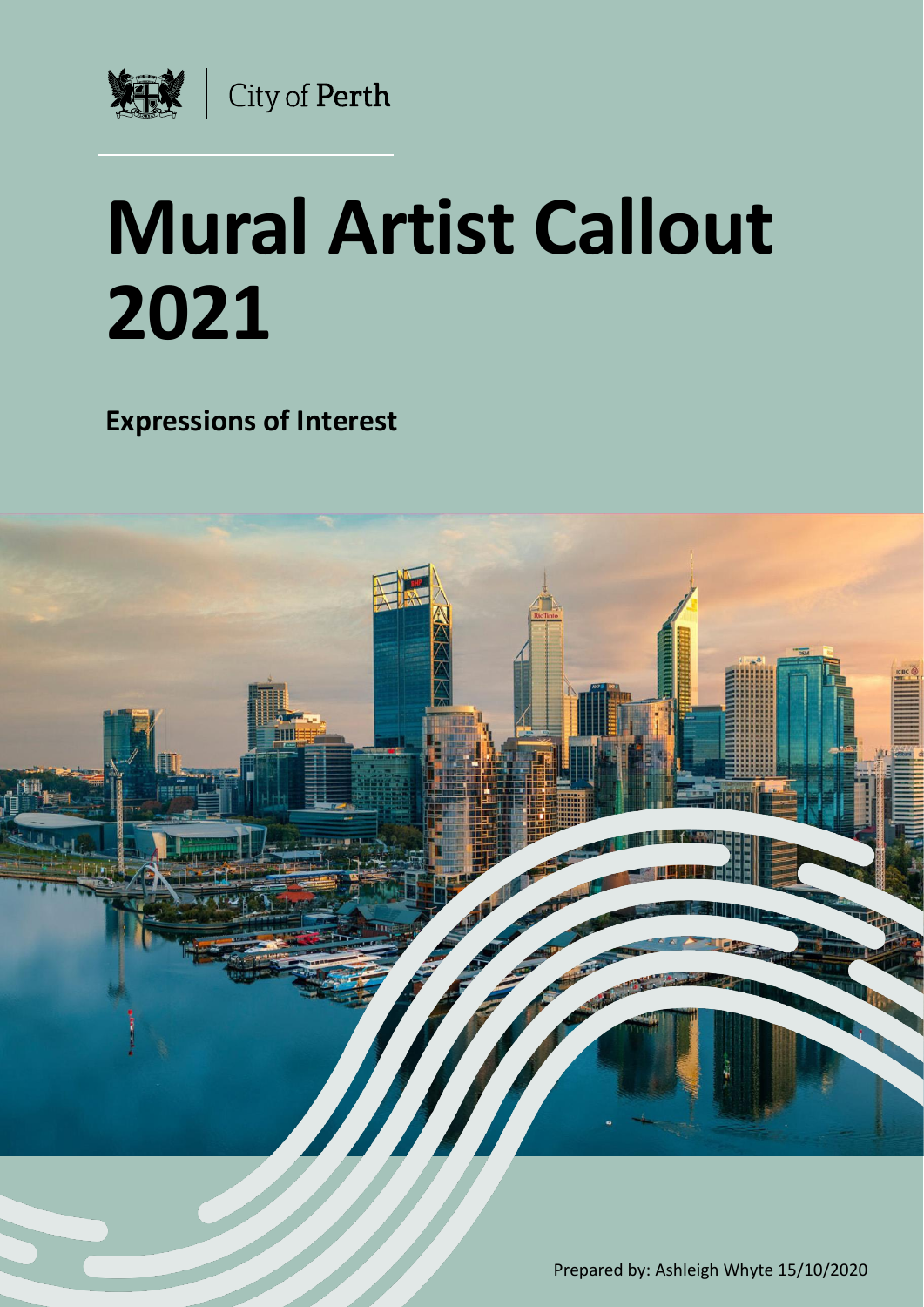### **Contents**

| 1. Overview                  |                  |
|------------------------------|------------------|
| 2. Background                |                  |
| 3. Scope                     | $\boldsymbol{a}$ |
| 4. Artist's Responsibilities |                  |
|                              | 6                |
|                              |                  |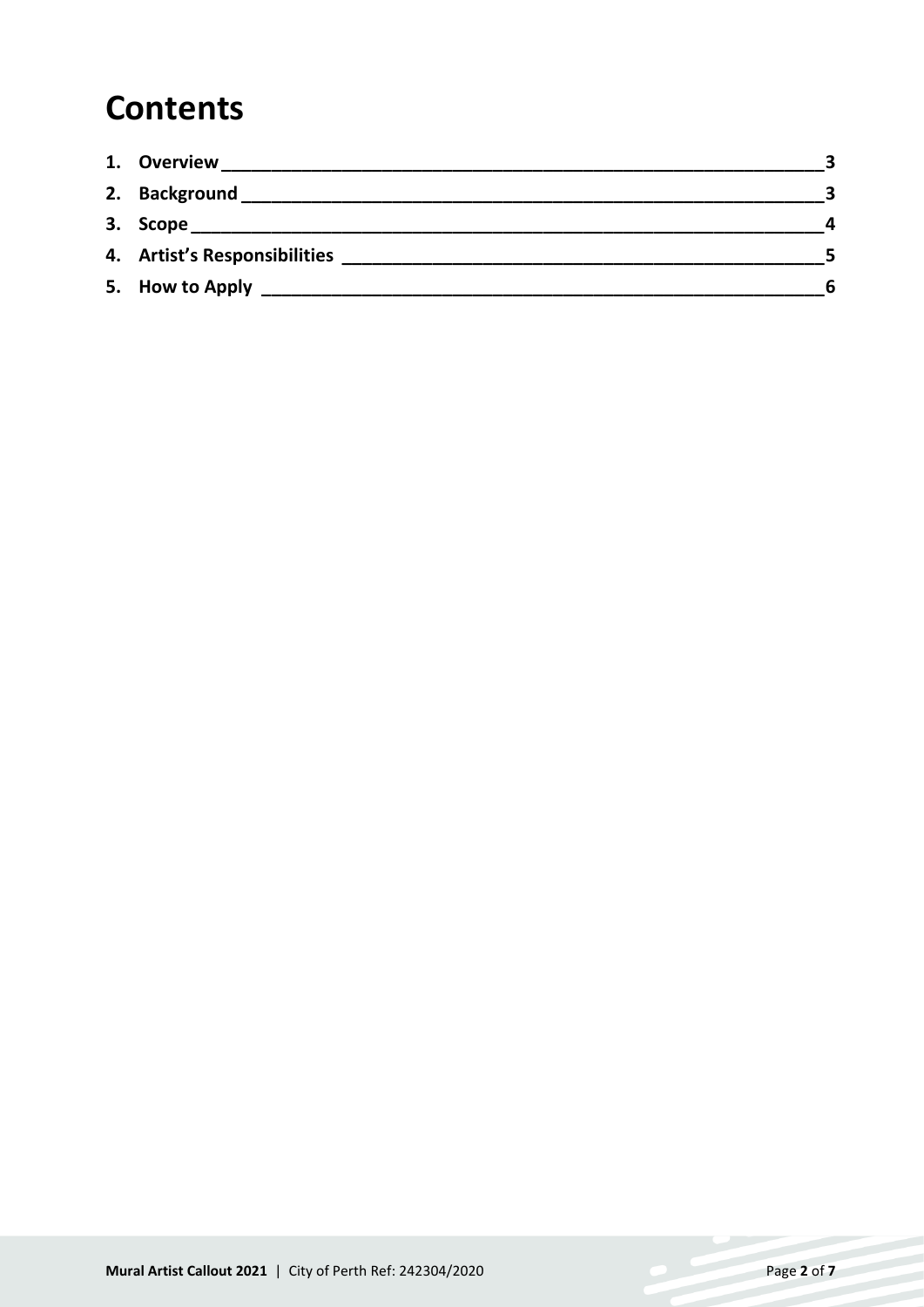### <span id="page-2-0"></span>**1. Overview**

The City of Perth is seeking expressions of interest from artists and/or creative teams interested in creating wall murals for a number of forthcoming projects at various sites throughout the city. Respondents to this EOI callout will go into a pool of artists, from which a select number of artists will be identified and invited to apply for suitable projects, once project details have been finalised.

This is a unique opportunity for artists and artist groups to develop and extend their current practice by creating new, site specific works at inner-City locations that will engage, surprise and delight.

| <b>Key Dates:</b> | <b>EOI Deadline</b> | 18 January 2021 |
|-------------------|---------------------|-----------------|
| <b>Budget:</b>    | Various             |                 |
| Location:         | Various             |                 |

### <span id="page-2-1"></span>**2. Background**

The City of Perth recognises that public art has a key role to play in supporting a healthy and active community. Public art in our capital city is a powerful vehicle for making communities and their stories visible, reflecting and communicating our unique identity.

Guided by the City's Strategic Community Plan and Cultural Development Plan, City-led mural projects aim to showcase the best of contemporary Western Australian art, foster creative practice, encourage new ideas, the application of new technologies and artistic approaches.

Many murals have appeared in public space or on buildings visible to the public in Perth in recent years, enlivening the urban environment and attracting visitors to the city.<sup>1</sup> In an effort to continue to contribute to a vibrant cityscape and ensure the renewal of murals that have reached the end of their life, the City intends to commission a suite of new creative works.

Details relating to specific projects and sites are still being determined and will be provided to artists invited to submit proposals after responding to this EOI callout.

 $\overline{a}$ 

<sup>1</sup> (2016) "8 cities to find the best street art in the world" *BreakingNews.ie* 23/11/2016 <https://www.breakingnews.ie/discover/8-cities-to-find-the-best-street-art-in-the-world-765528.html>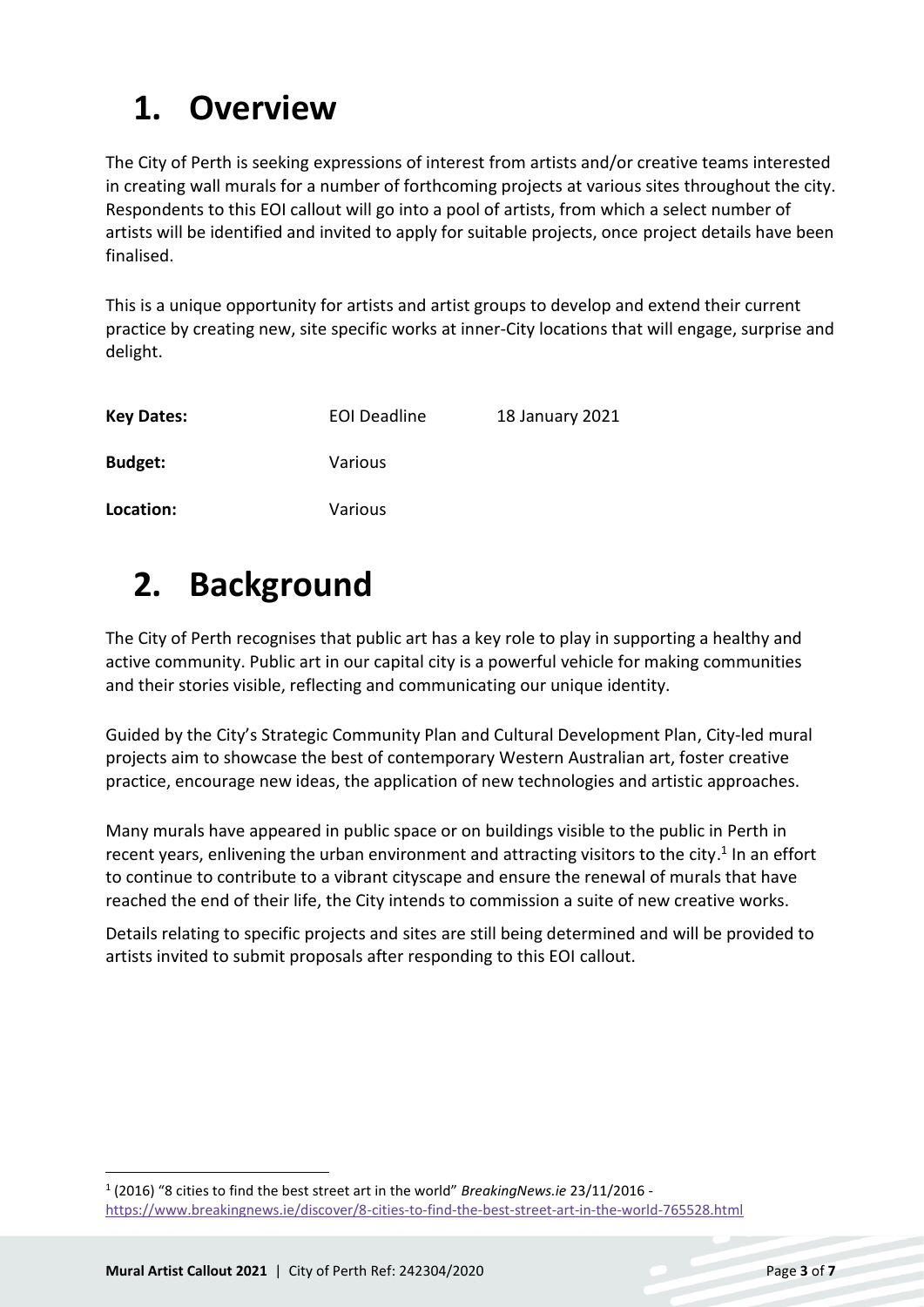# <span id="page-3-0"></span>**3. Scope**

This is an invitation for artists and artist teams to express their interest in creating new and engaging murals in the City of Perth.

Successful artists will enter a pool, from which they may be invited to submit proposals in response to a brief/briefs for specific sites/projects and paid a fee for design development. Proposals will be assessed by a selection panel and one artist/artist team selected and commissioned for each project.

#### **Indicative Process and Timeframe**

The City of Perth will refer to the pool of artist EOIs on an ongoing basis, as and when opportunities for commissioning murals arise. There are a number of projects scheduled to take place this financial year, however artists who have expressed an interest may be invited to submit proposals for mural opportunities over the years to come.

The below is an indicative process and payment schedule for a typical mural project.

| <b>Key Milestone</b>                                             | <b>Indicative</b><br><b>Timeframe (subject</b><br>to change) | <b>Payment</b><br>(Negotiable) |
|------------------------------------------------------------------|--------------------------------------------------------------|--------------------------------|
| Artists invited to respond to project brief<br>(submit proposal) | 4 weeks                                                      |                                |
| <b>Proposals Deadline</b>                                        |                                                              |                                |
| <b>Artist(s) Contracted</b>                                      | 2 weeks                                                      | 60% of Commission<br>Fee       |
| Design development/final concept submitted<br>for approval       | 4 weeks                                                      |                                |
| Design development/final concept approved                        | 2 weeks                                                      |                                |
| <b>Commence execution of mural</b>                               | 2 weeks                                                      |                                |
| <b>Completion of mural</b>                                       | 2 weeks                                                      |                                |
| Submission of maintenance schedule and<br>evaluation material    | 1 week                                                       | 40% of Commission<br>Fee       |
|                                                                  |                                                              |                                |

Table 1: Timeframe

#### **Budget**

Budgets will vary depending on the nature and scale of each project. Artists invited to submit proposals will be required to include a project budget, which should cover all cost details related to the execution of the artwork including, but not limited to:

- research and design development
- artist fees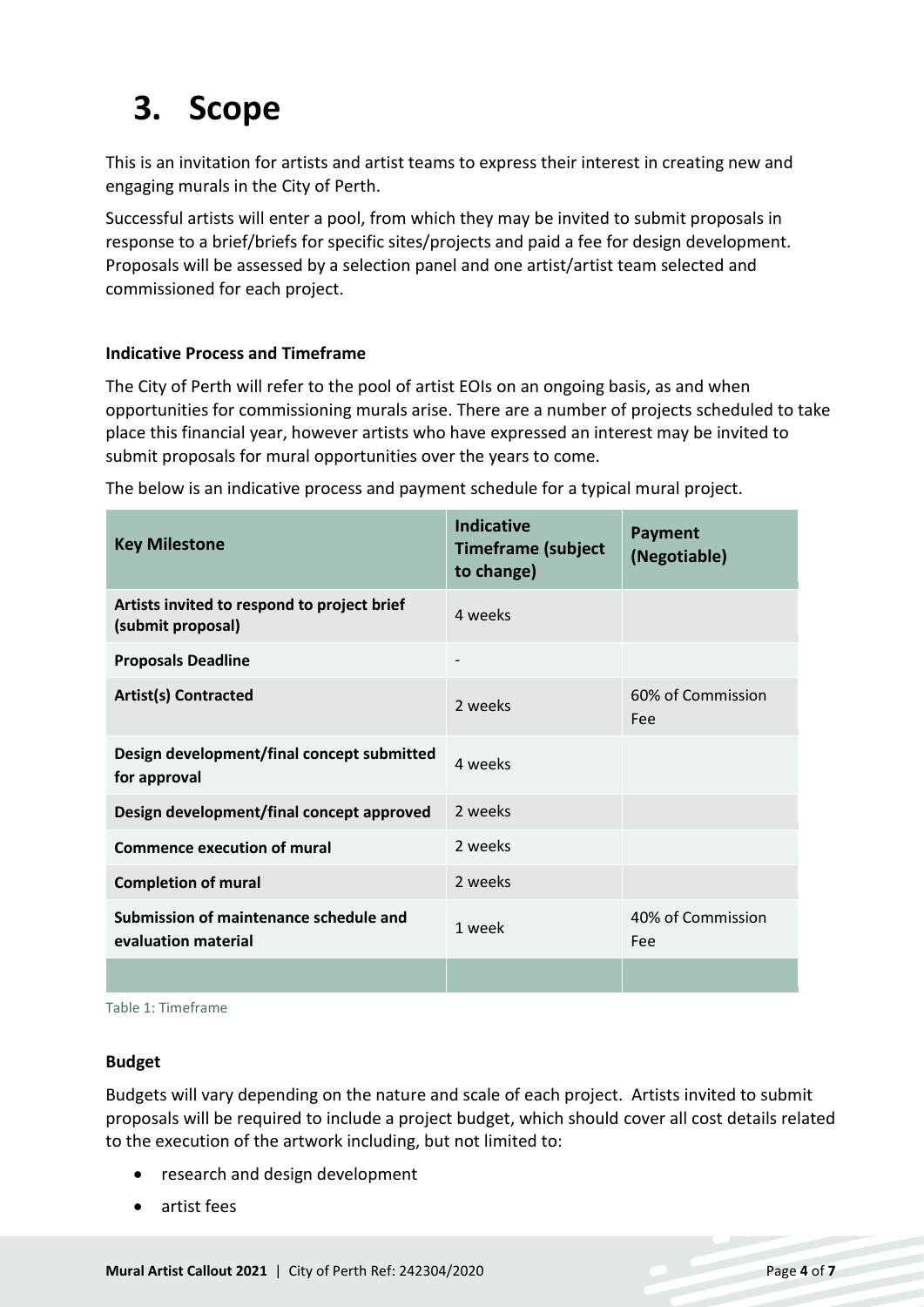- materials
- hire of equipment
- installation
- written material (artwork concept, artist biography)
- project evaluation

The Activations and Cultural Experience team will be available to discuss budget inclusions and any support available from the City relevant to your proposal.

### <span id="page-4-0"></span>**4. Artist's Responsibilities**

Successful artists will be required to sign a contract under which they agree to take on the following responsibilities.

#### **Occupational Health and Safety**

The Artist must complete online OSH training prior to commencing work on the mural at an expense of \$33 (inc GST) payable online to Aveling by the Artist. This amount may be included in the project budget.

#### **Insurance**

Artists will need to supply evidence of a suitable public liability insurance policy if they receive the commission. [Artsource 'Max'](http://www.artsource.net.au/Member-Services/Membership/MAX-Membership), [Form 'Practitioner'](http://www.form.net.au/membership/) and [NAVA 'Premium Plus'](https://visualarts.net.au/shop/products/premium-plus/) memberships will provide this cover and may be tax deductible.

#### **Application**

The City of Perth will clean any existing graffiti and handover the wall in a good clean condition. Upon the approval of the final design submission, the City will agree a handover date with the artist and schedule preparation works immediately prior to handover, to minimise the opportunity for graffiti to take place beforehand.

#### **Post-Selection**

Upon selection, a Design and Commission Agreement between the Artist and the City of Perth will be issued. The Artist is required to sign and return this Agreement to accept the offer of commission.

#### **Documentation**

The City of Perth will employ a photographer to document the project in situ on a single occasion. Should the artist wish to document the project further, these costs must be met by the artist and included in the project budget.

#### **Project Evaluation**

At the completion of the project, artists are required to complete a project evaluation. A template/survey document will be provided. This must be completed and returned to the Activations and Cultural Experience team prior to submission of the final invoice.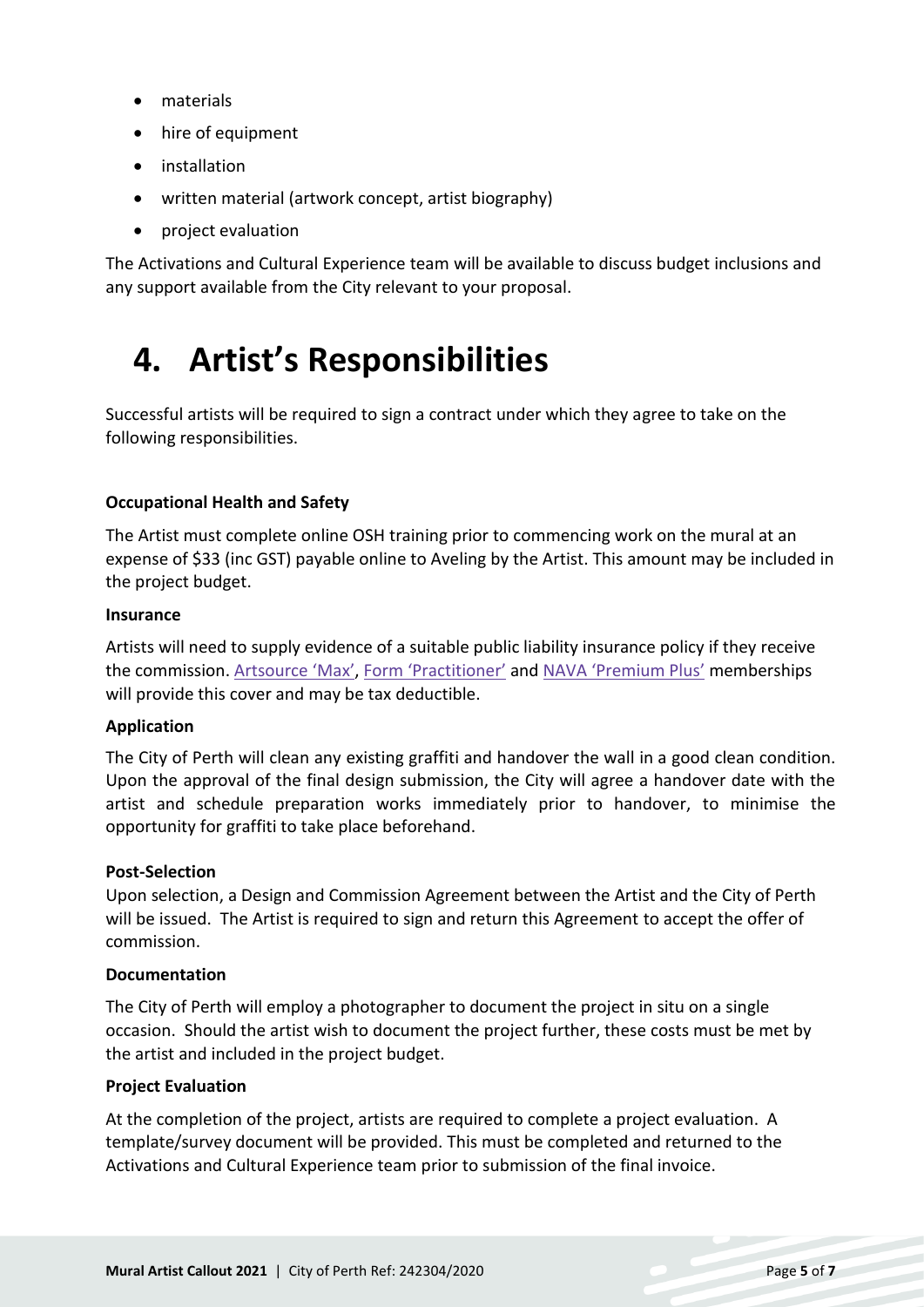## <span id="page-5-0"></span>**5. How to Apply**

Expressions of Interest must respond to the below outlined Selection Criteria by providing the materials requested (Submission Requirements).

| <b>Selection Criteria</b><br>(each worth 50%) | <b>Submission Requirements</b>                                                                                                                                                                                                                                                                            |
|-----------------------------------------------|-----------------------------------------------------------------------------------------------------------------------------------------------------------------------------------------------------------------------------------------------------------------------------------------------------------|
| Artistic Excellence                           | Demonstrate your ability to execute a unique work that<br>exhibits artistic quality and rigor by providing:<br>A curriculum vitae (maximum one A4 page)<br>Up to five (5) images of your previous work.<br>An image list to accompany images detailing artwork<br>title, medium, size and year completed. |
| Demonstration of Capacity                     | Please provide the following:<br>Description of experience you have had delivering<br>mural projects (if none, discuss how you will acquire<br>these skills)                                                                                                                                              |
|                                               |                                                                                                                                                                                                                                                                                                           |

If artists wish to work as a team, then images from each member of the team should be submitted, accompanied by a statement explaining why they wish to collaborate. One artist should be designated as the team leader and contact person.

#### **HOW TO SUBMIT:**

Please provide written material and images in the following order.

- 1. Current CV
- 2. Support images/video/audio files [Up to five high resolution images, videos or audio files]
- 3. Image list [Detailing: Number of image (or file), title of artwork, location, size, medium, date completed, name of any collaborators who worked with you on the project]
- 4. Description of relevant experience.
- 5. Explanation of intent to collaborate (if applicable).

Submissions must be received by the City of Perth **by 4pm on Monday 18 th January 2021**. Incomplete or late submissions will not be considered.

#### **Please submit expressions of interest to:**

[arts@cityofperth.wa.gov.au](mailto:arts@cityofperth.wa.gov.au)